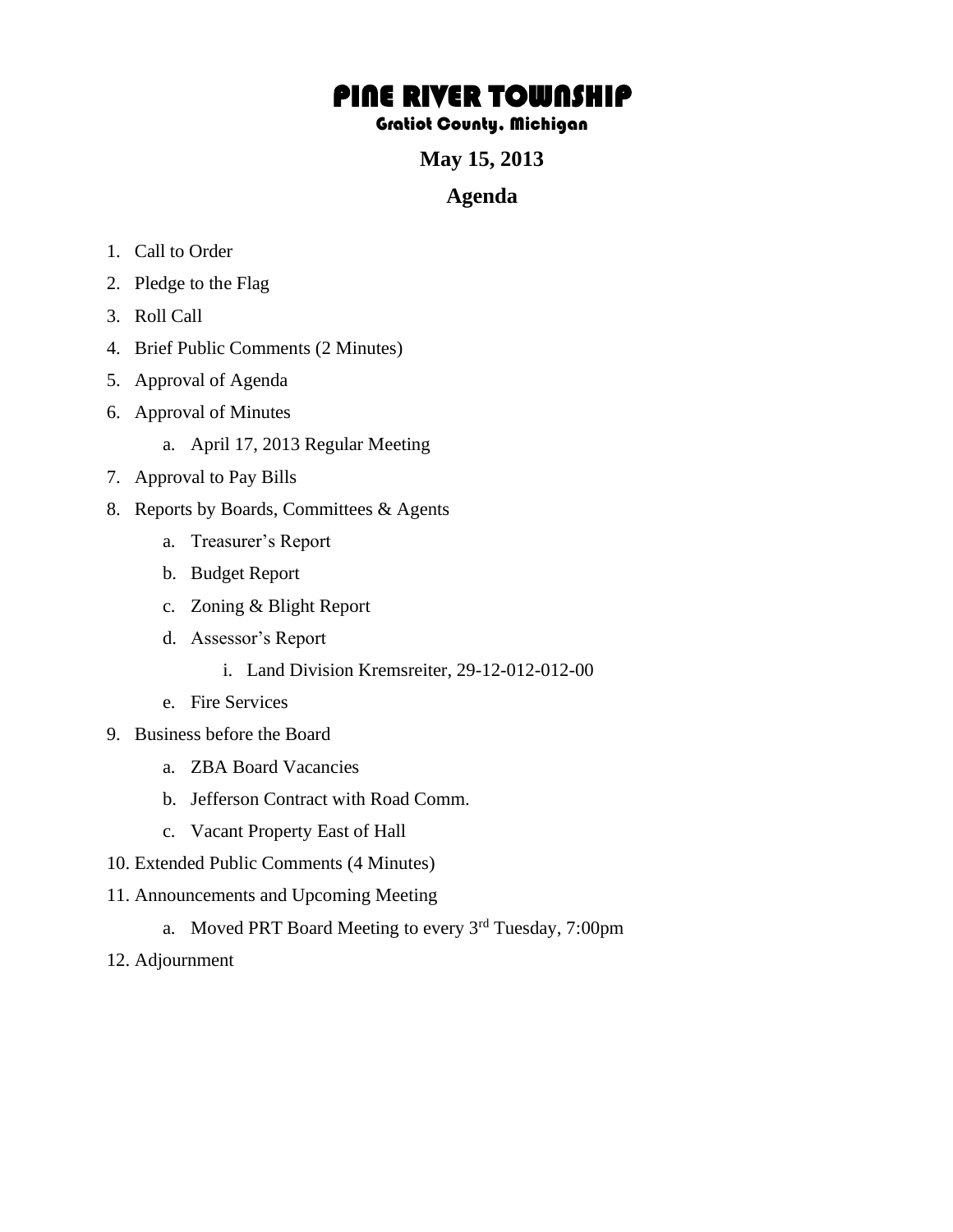## **MINUTES OF THE PINE RIVER TOWNSHIP BOARD MONTHLY MEETING MAY 15, 2013**

- 1. The regular monthly meeting of the Pine River Township Board was called to order at 7:00 pm by Supervisor Beeson at the Township Hall.
- 2. Pledge the flag: The board and the public said the pledge to the flag.
- 3. Roll Call: Rademacher: present, Beeson: present, Baker: present, Moeggenborg: present, Best: present. All board members present.
- 4. Brief Public comments (2 minutes): None:
- 5. Approve the Agenda: Motion by Moeggenborg: second by Best: to approve the Agenda as presented All present board members approved. Motion carried 5-0.
- 6. Approve the Minutes:
	- a. Motion by Moeggenborg: second by Baker: to approve the Regular Meeting Minutes of April 17, 2013. All board members approved. Motion carried 5-0.
- 7. Approval to Pay Bills:

Motion made by Moeggenborg: second by Best: to pay bills as presented in the amount of \$29,784.12. All board members approved. Motion carried 5-0.

- 8. Reports by Boards, Committees & Agents
	- a. Treasurers Report Discussion; report placed on file.
	- b. Budget Report Discussion: report placed on file.
	- c. Zoning & Blight Officer Discussion: report placed on file
	- d. Assessor Report Discussed land division for Kremsreiter, 29-12-012-012-00 Motion by Baker: second by Best: to approve splitting original parcel # (29-12-012-012-00 into (3) parcels. All board members approved. Motion carried 5-0.
	- e. Fire Services Discussion
- 9. Business before the Board
	- a. ZBA Board Vacancies –

Being reviewed – looking for interested township residences.

b. Pave (1) mile of Jefferson Road from Winans Rd. to Luce Rd. Motion by Moeggenborg: second by Best: to approve paving (1) mile of Jefferson Road from Luce Road – Winans Road at a cost of \$ 33,300 which accounts for 1/3 of cost. Gratiot County Road Commission will pay for other 2/3 approximately \$66,600. (Project # 512131) All board members approved. Motion carried 5-0.

Motion by Best: second by Baker: to make budget adjustment by transferring \$33,300 from funds set aside for "Road Improvements" to account # 101.446.971.000. All board members approved. Motion carried 5-0.